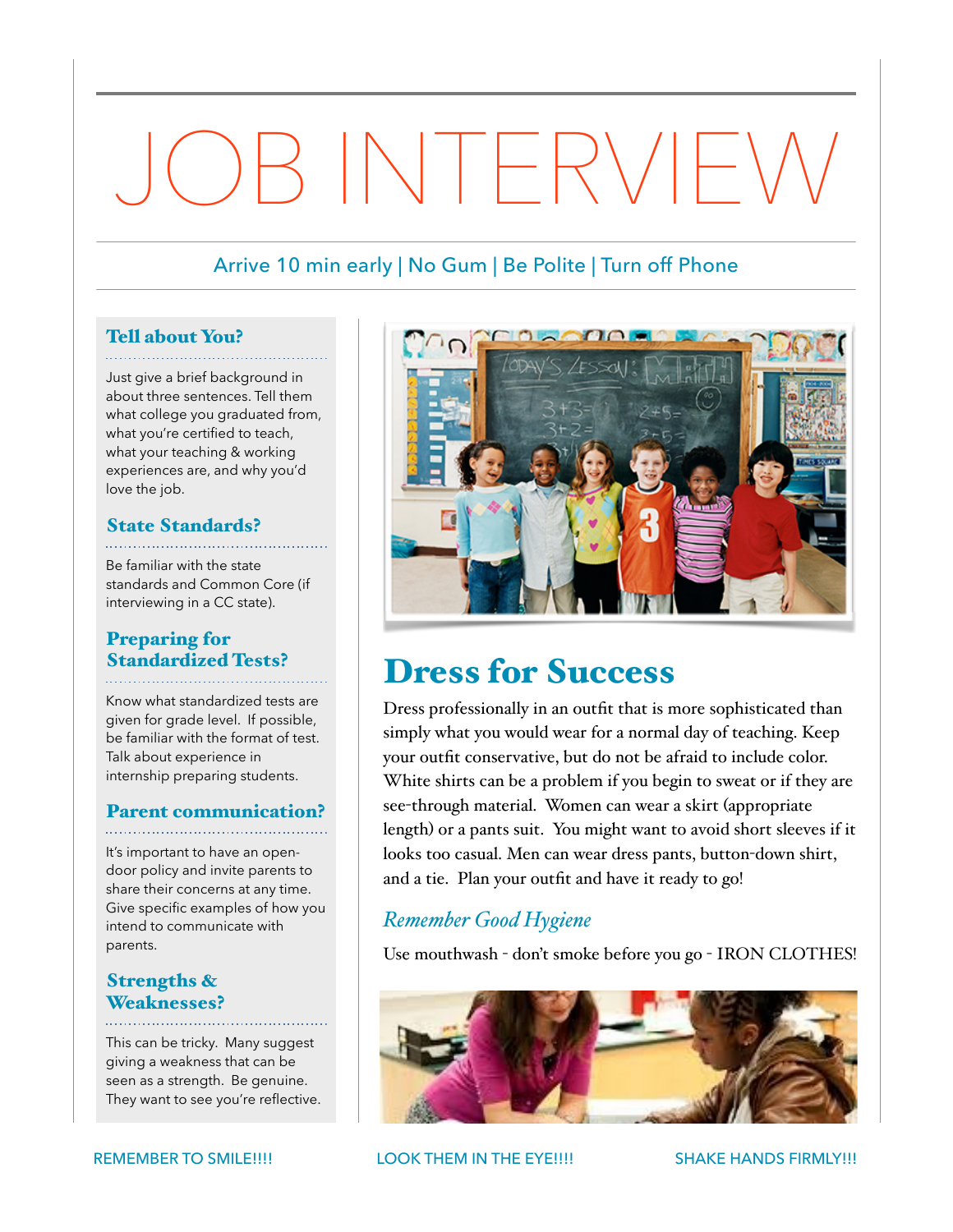

## Research the Campus & District

Show that you know something about the school and district. Look at their websites and make sure to learn about their mission statement and goals. Learn as much as you can. This interest will pay off when you are answering questions and will show that you are not interested in just a job, but also in teaching at that particular school. Sometimes a campus is starting new initiatives in a particular subject area, so look for information like that on the website. If possible, know about any discipline programs they use as a campus. Do not be afraid to ask friends or other contacts who are familiar with the school about the school. The most important knowledge to have about the campus is to understand student demographics.

## What do you take with you?

Take a copy of your resume & cover letter and put it in a new file folder. Use resume paper if possible. Take copies of your letters of recommendation.

# A Few Tips…

•Be alert and listen to the questions - do not allow your nerves to take over your mind

- •Show enthusiasm for teaching and for students
- •Be interested in professional development

•Know your certification area and grades and give a time frame of when you will be certified

•Be prepared to discuss specific ways you integrate technology

•Keep in mind that principals typically don't negotiate salary, so no need to ask about it at interview. Look up their pay scale or discuss further once you have a job offer.

•It's fine to ask about the hiring timeframe and when you should expect to hear back.

•SELL YOURSELF! You are your own advocate.

## *Prepare a List of Questions to Ask:*

At the end of the interview, you'll be asked if you have any questions. Prepare 3-5 questions, but do not ask more than 3 questions. It is ideal to ask 2 questions of the interviewer. If you are afraid you'll forget the questions, then write them down and have them ready to refer to.

## *Some Sugestions for Questions:*

•How would you describe parental involvement at this school?

- •What is a typical class size?
- •What type of opportunities are provided for professional development?
- •What types of technology are available for teachers to use in the classroom?
- •What kind of support system will I have as a new teacher?
- •What resources are available to support special population students?



REMEMBER TO SMILE!!!! LOOK THEM IN THE EYE!!!! SHAKE HANDS FIRMLY!!!